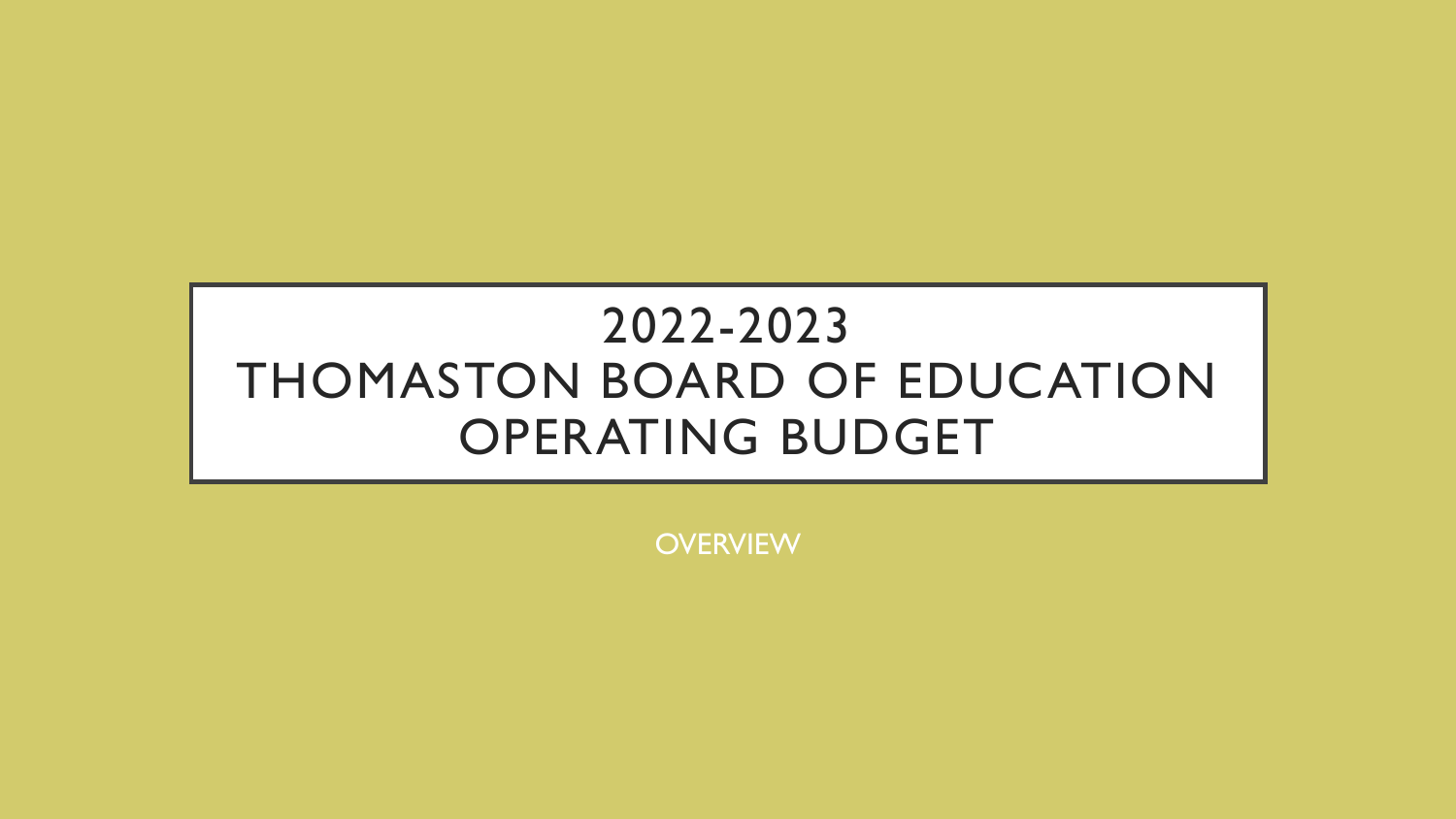## NON-LAPSING ACCOUNT

An account for depositing any unexpended funds from the previous fiscal year.

The Board of Education controls the expenditure of funds in this account.

The funds will be used specifically for educational purposes.

Annual deposit shall not exceed 2% of the total operating budget.

Current Balance: \$383,261.86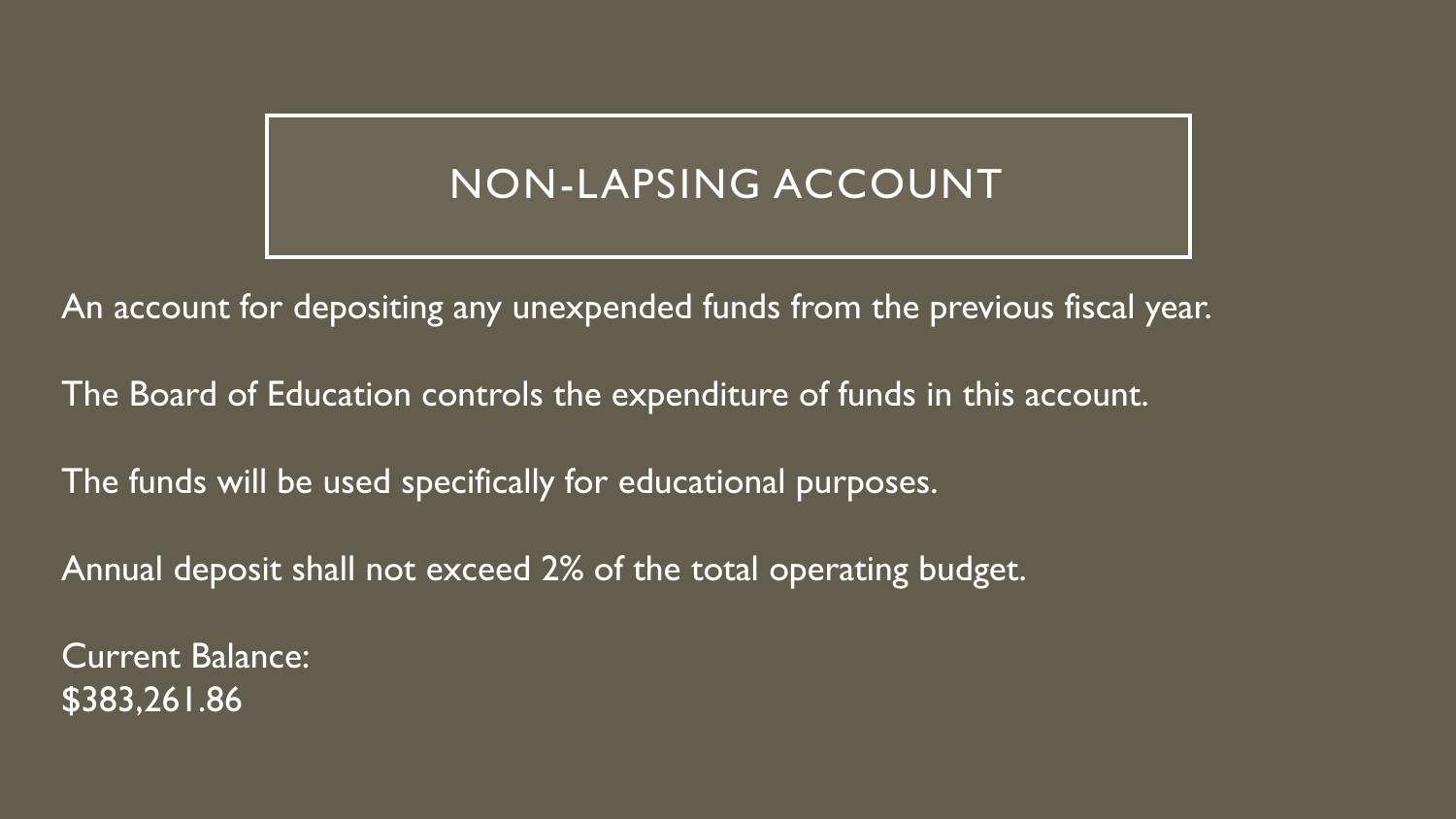#### PER PUPIL EXPENDITURE

#### Amount and State Rank

#### 2021-2022 Per Pupil Expenditure: \$17,387

#### State Rank: 137 out of 166 Towns

Rank Explanation: Rank 1 = highest Per Pupil Expenditure Rank 166 = lowest Per Pupil Expenditure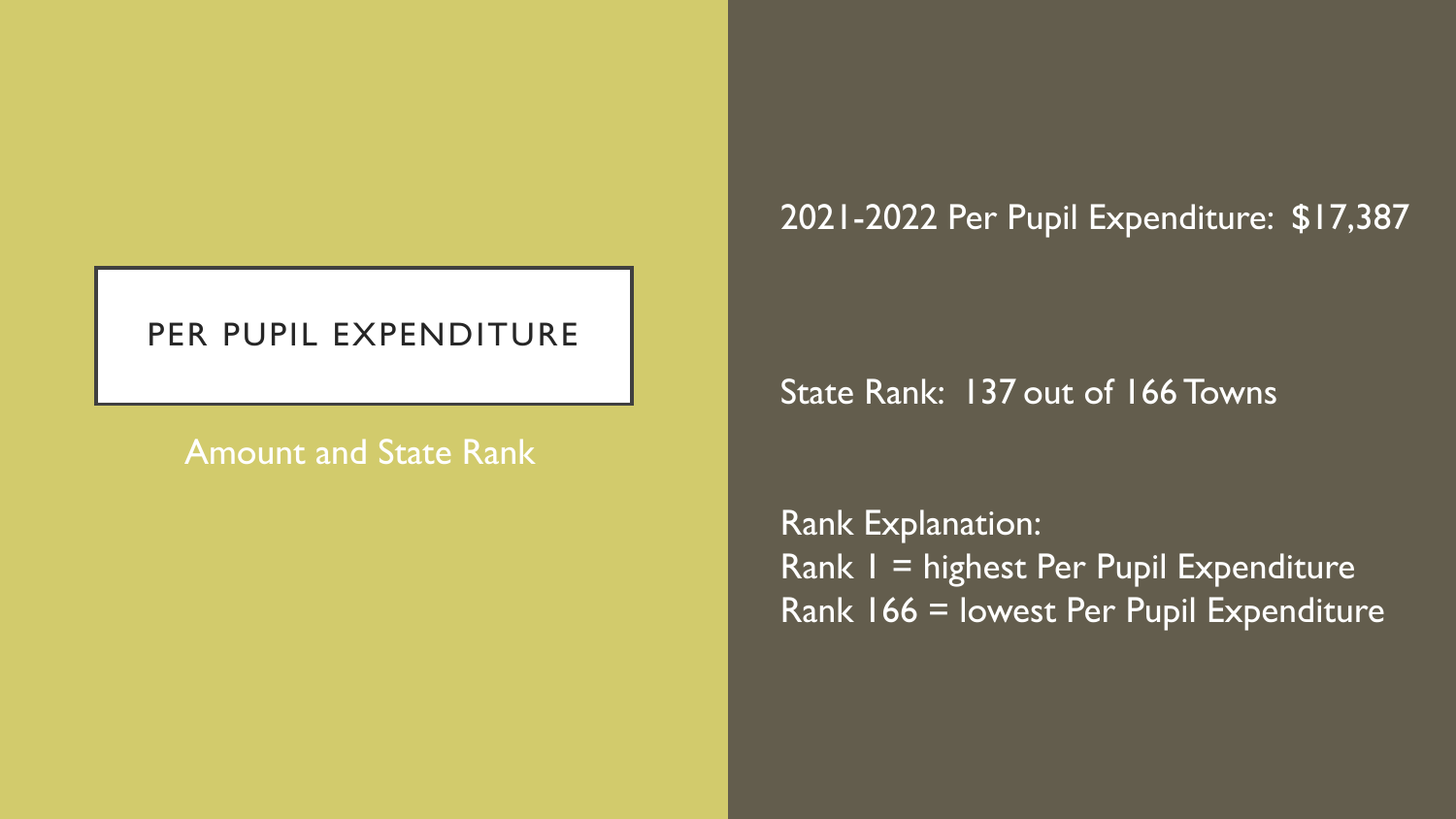November: Staff Request

December: Administrator Review

January: Revision and BOE Action

February – June: Revision per Board of Finance

June: Town Meeting to Approve Full Budget

#### BUDGET PLANNING PROCESS

Zero-Based Staff-Inclusive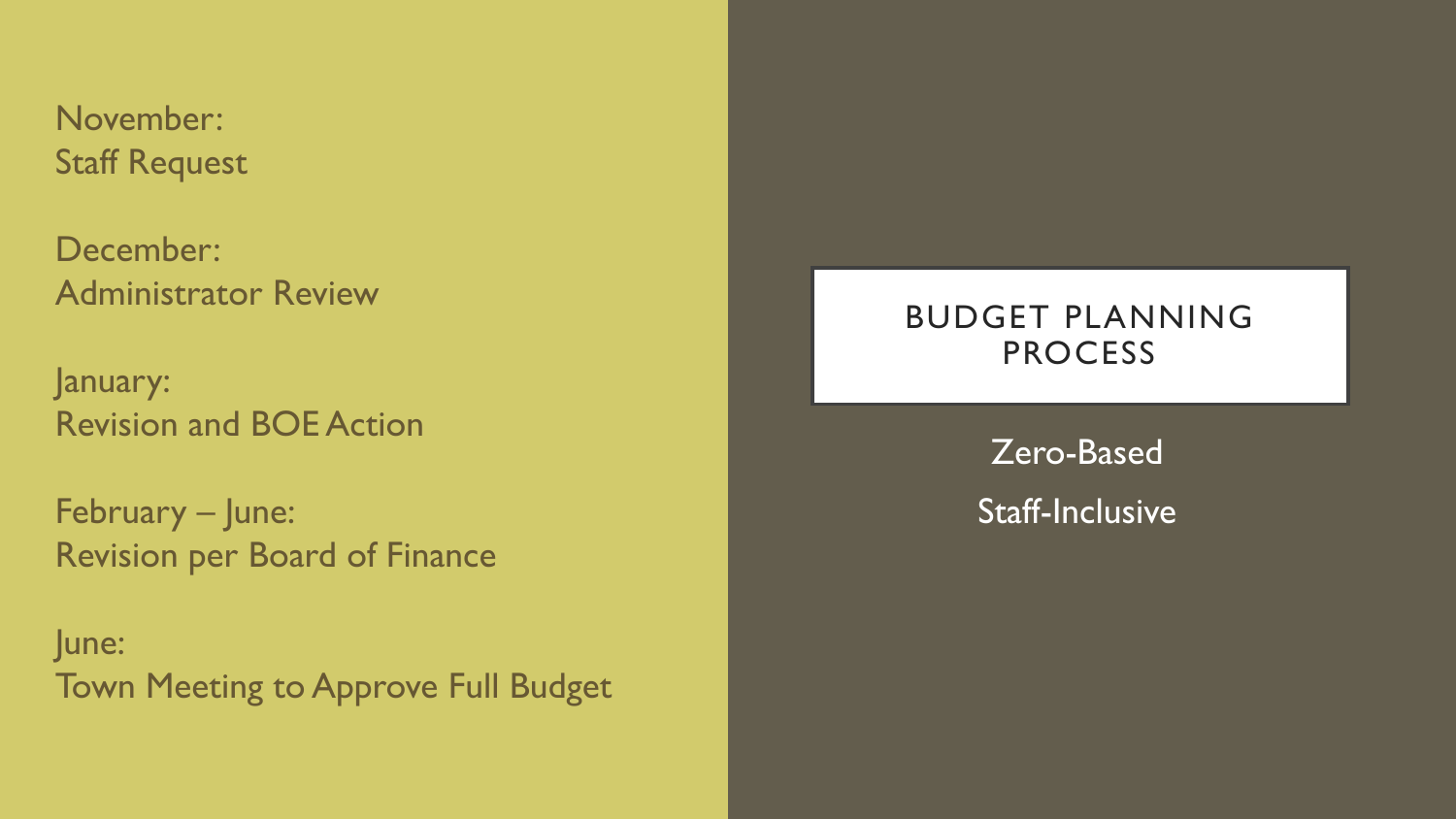#### GENERAL INFORMATION

**Operating Budget** Vs. Town Allocation

2022-2023 Operating Budget: \$17,462,664

Total Increase: \$992,882

Percent Increase: 6.03%

2022-2023 Town Allocation: \$16,183,434

Total Increase: 754,920

Percent Increase: 4.89%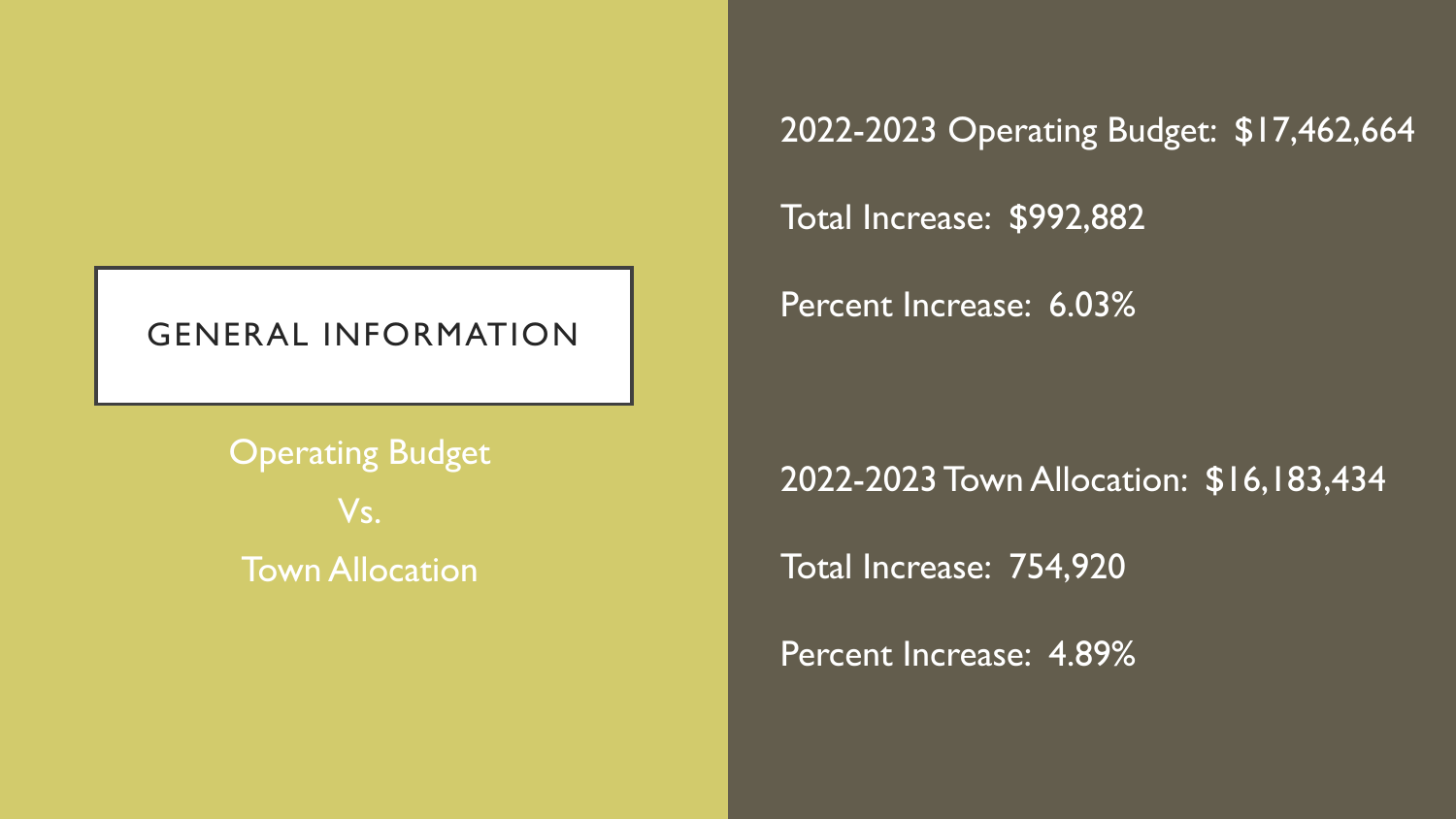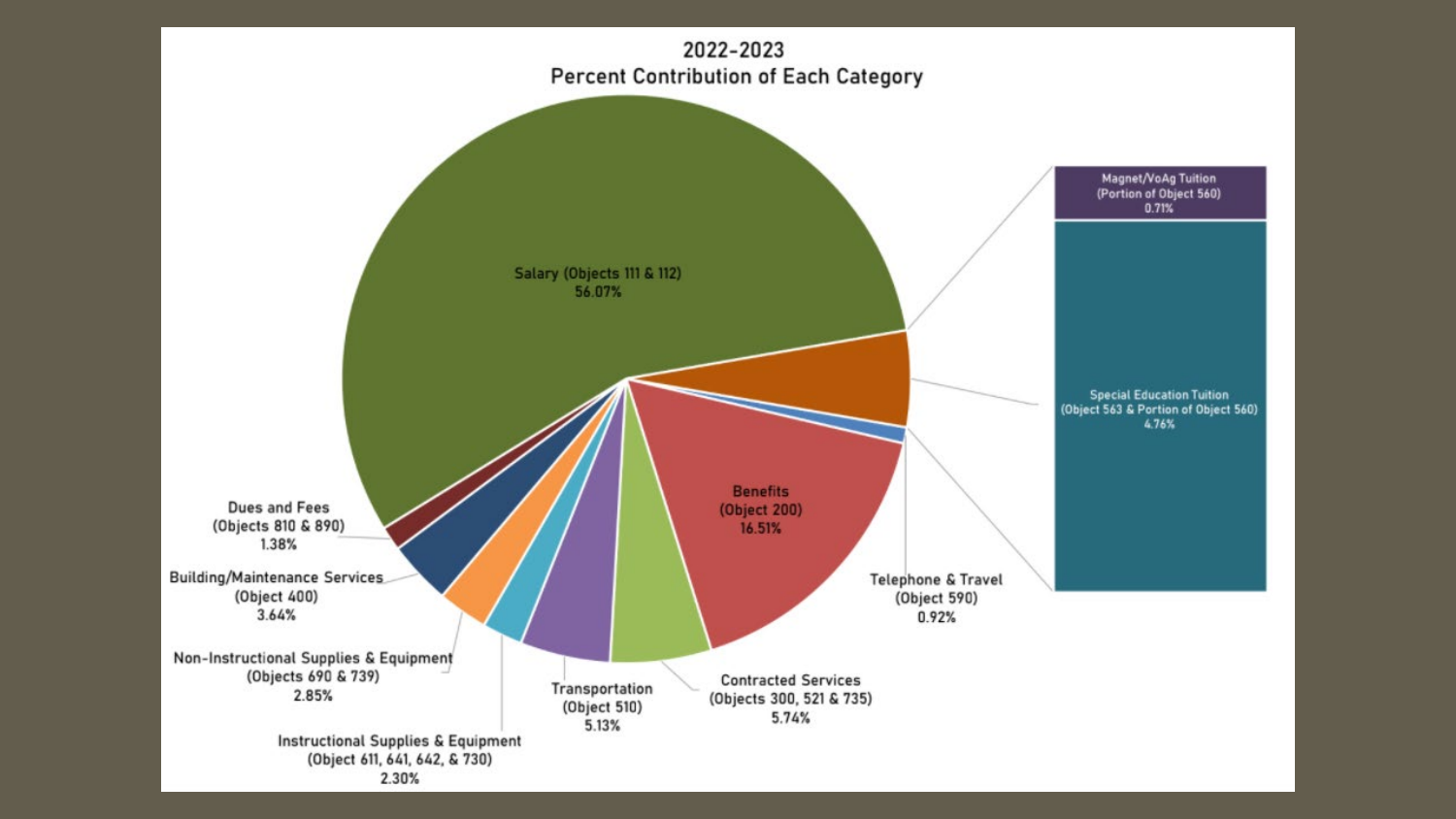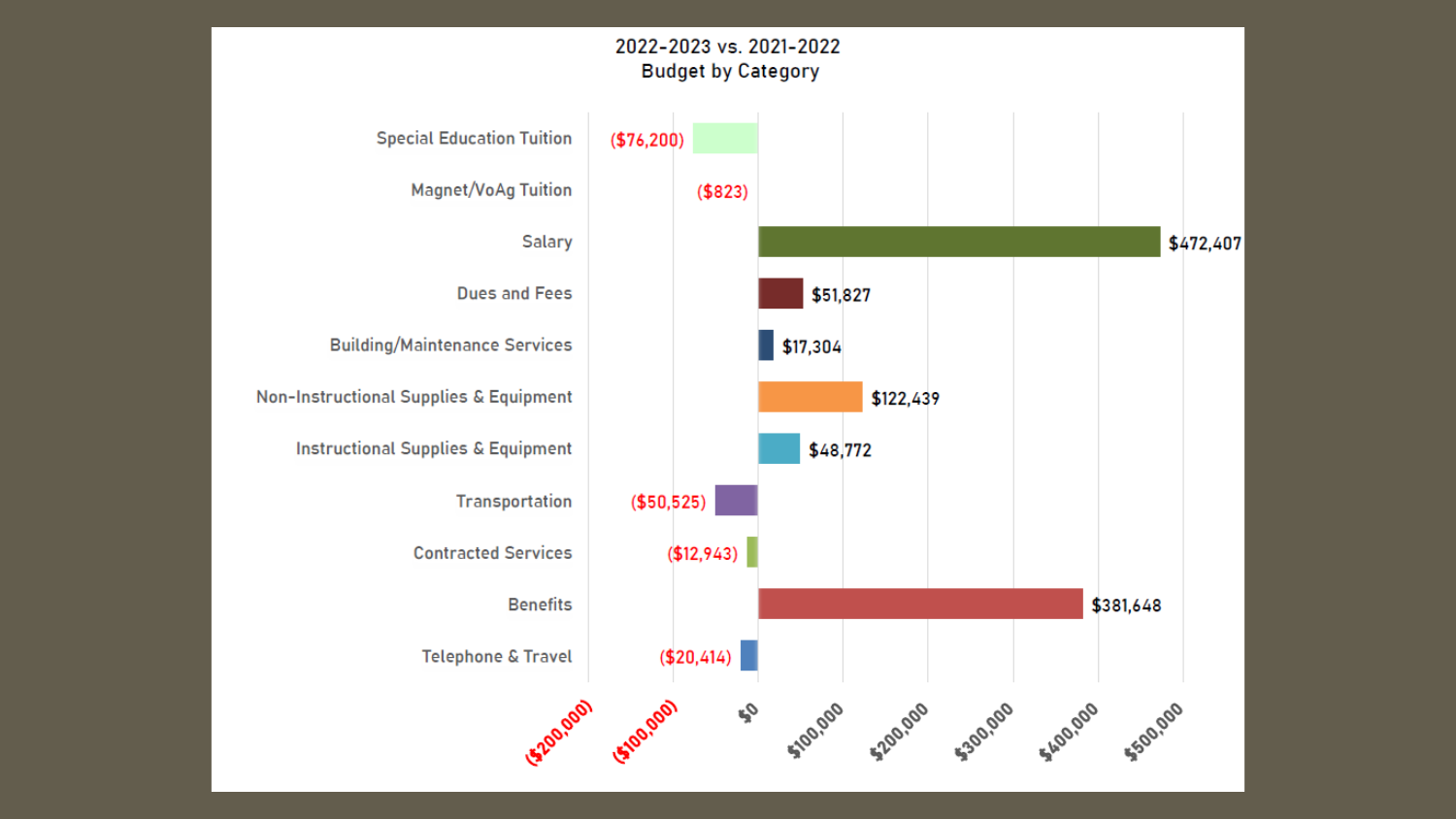#### Preschool: Class size caps; waitlist

#### Grades K-8:

| <b>Class Size 2021-2022</b> |                 |                | <b>Class Size 2022-2023</b> |                 |                |
|-----------------------------|-----------------|----------------|-----------------------------|-----------------|----------------|
|                             |                 | Average        |                             |                 | <b>Average</b> |
|                             | <b>Sections</b> | <b>Section</b> |                             | <b>Sections</b> | <b>Section</b> |
|                             |                 | <b>Size</b>    |                             |                 | <b>Size</b>    |
| Kindergarten                | 4               | 16             | Kindergarten                | 4               | 16             |
| Grade 1                     | 3               | 21             | Grade 1                     | 4               | 16             |
| Grade 2                     | 3               | 22             | Grade 2                     | 3               | 21             |
| Grade 3                     | 3               | 22             | Grade 3                     |                 | 16             |
| Grade 4                     | 3               | 19             | Grade 4                     | 3               | 22             |
| Grade 5                     | 3               | 24             | Grade 5                     | 3               | 19             |
| Grade 6                     | 3               | 21             | Grade 6                     | 4               | 18             |
| Grade 7                     | 3               | 22             | Grade 7                     | 3               | 21             |
| Grade 8                     | 3               | 22             | Grade 8                     | 3               | 22             |

### Grades 9-12: Varies by course selection

# CLASS SIZES Preschool Grades K-8 Grades 9-12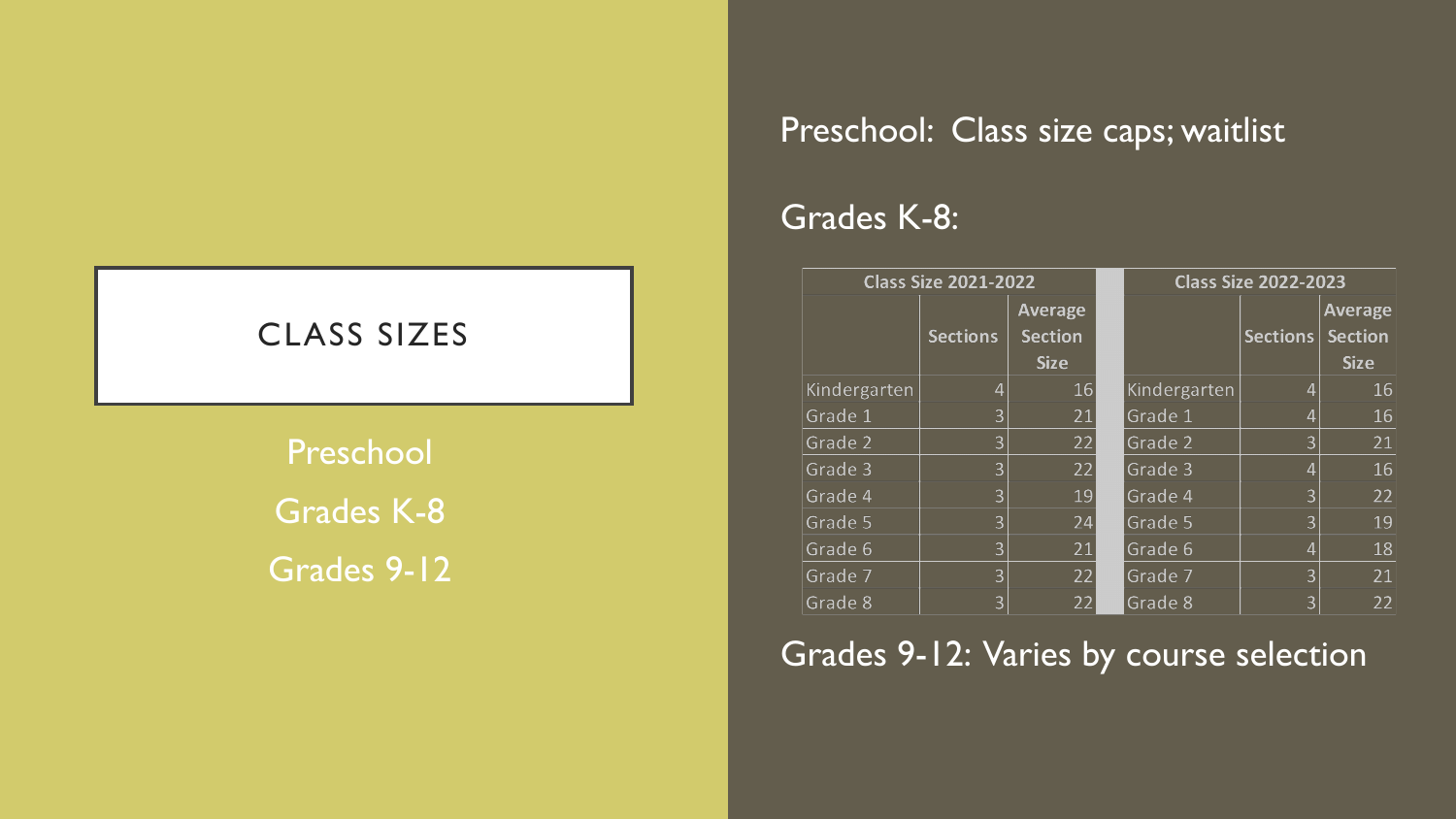| <b>School/Department</b>                          | <b>Position Name</b>             | <b>First Year</b><br>of Position | <b>First Year</b><br>of Position<br>in Budget | <b>Full Time</b><br><b>Equivalent</b><br>(FTE) | <b>Revenue/Grant</b><br><b>Offset</b><br>(in FTEs) |  |  |  |
|---------------------------------------------------|----------------------------------|----------------------------------|-----------------------------------------------|------------------------------------------------|----------------------------------------------------|--|--|--|
| <b>Black Rock School</b>                          | Kindergarten                     |                                  | 2021-2022 2023-2024                           |                                                |                                                    |  |  |  |
|                                                   | Grade 1                          |                                  | 2022-2023 2022-2023                           |                                                |                                                    |  |  |  |
|                                                   | Grade 3                          | 2022-2023                        | 2022-2023                                     |                                                |                                                    |  |  |  |
|                                                   | <b>Guidance Counselor</b>        | 2022-2023                        | 2022-2023                                     |                                                |                                                    |  |  |  |
|                                                   |                                  |                                  |                                               |                                                |                                                    |  |  |  |
| <b>Thomaston Center School</b>                    | Grade 6                          |                                  | 2022-2023 2022-2023                           |                                                |                                                    |  |  |  |
|                                                   |                                  |                                  |                                               |                                                |                                                    |  |  |  |
| <b>Thomaston High School</b>                      | <b>Spanish Teacher</b>           | н                                | ۰                                             | $-1$                                           |                                                    |  |  |  |
|                                                   | <b>ELA Teacher</b>               | ۰                                | ۰                                             | -1                                             |                                                    |  |  |  |
|                                                   |                                  |                                  |                                               |                                                |                                                    |  |  |  |
| <b>Curriculum</b>                                 | <b>Mathematics Coach</b>         | 2021-2022                        | 2022-2023                                     |                                                |                                                    |  |  |  |
|                                                   | <b>THS Intervention Teacher</b>  |                                  | 2021-2022 2022-2023                           |                                                |                                                    |  |  |  |
|                                                   |                                  |                                  |                                               |                                                |                                                    |  |  |  |
| <b>Pupil-Personnel Services</b>                   | <b>Special Education Teacher</b> |                                  | 2021-2022 2022-2023                           | $\overline{2}$                                 |                                                    |  |  |  |
|                                                   |                                  |                                  |                                               |                                                |                                                    |  |  |  |
| <b>Central Office</b>                             | <b>Payroll Staff Accountant</b>  |                                  | 2022-2023 2022-2023                           | $-0.3$                                         |                                                    |  |  |  |
|                                                   |                                  |                                  | <b>Total</b>                                  | 5.7                                            |                                                    |  |  |  |
| Net Change (by cost to Operating Budget): 5.7 FTE |                                  |                                  |                                               |                                                |                                                    |  |  |  |

#### BUDGETED STAFF

#### Increases and Decreases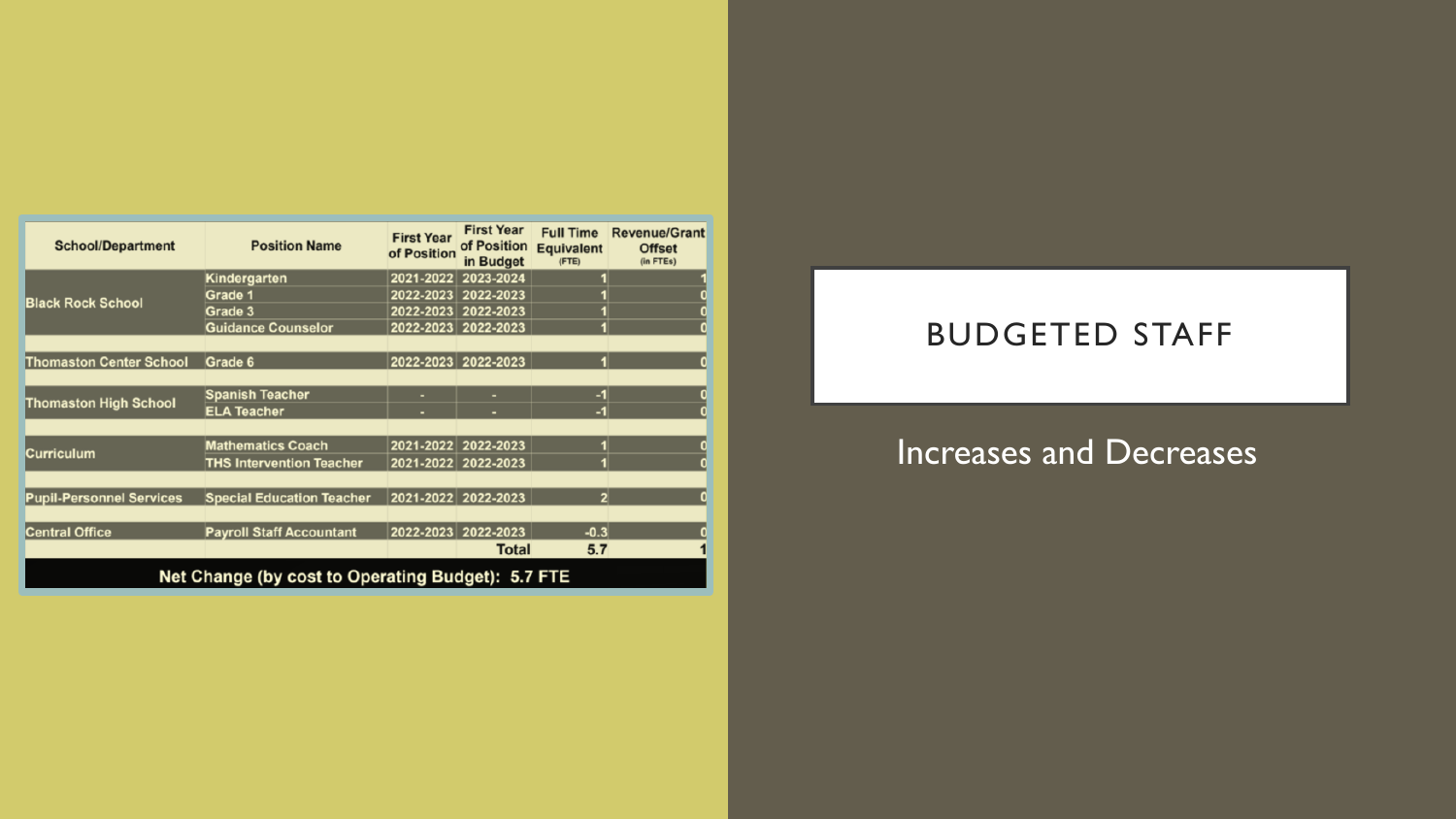#### BUDGET INCREASE BREAKDOWN

New Staffing and Other Increased Costs Total Budget Increase Breakdown: \$754,920

Anticipated Cost of New Certified Staff: \$209,213

Benefits Cost Increase: \$381,648

Other Increased Expenses:  $\overline{$164,059}$